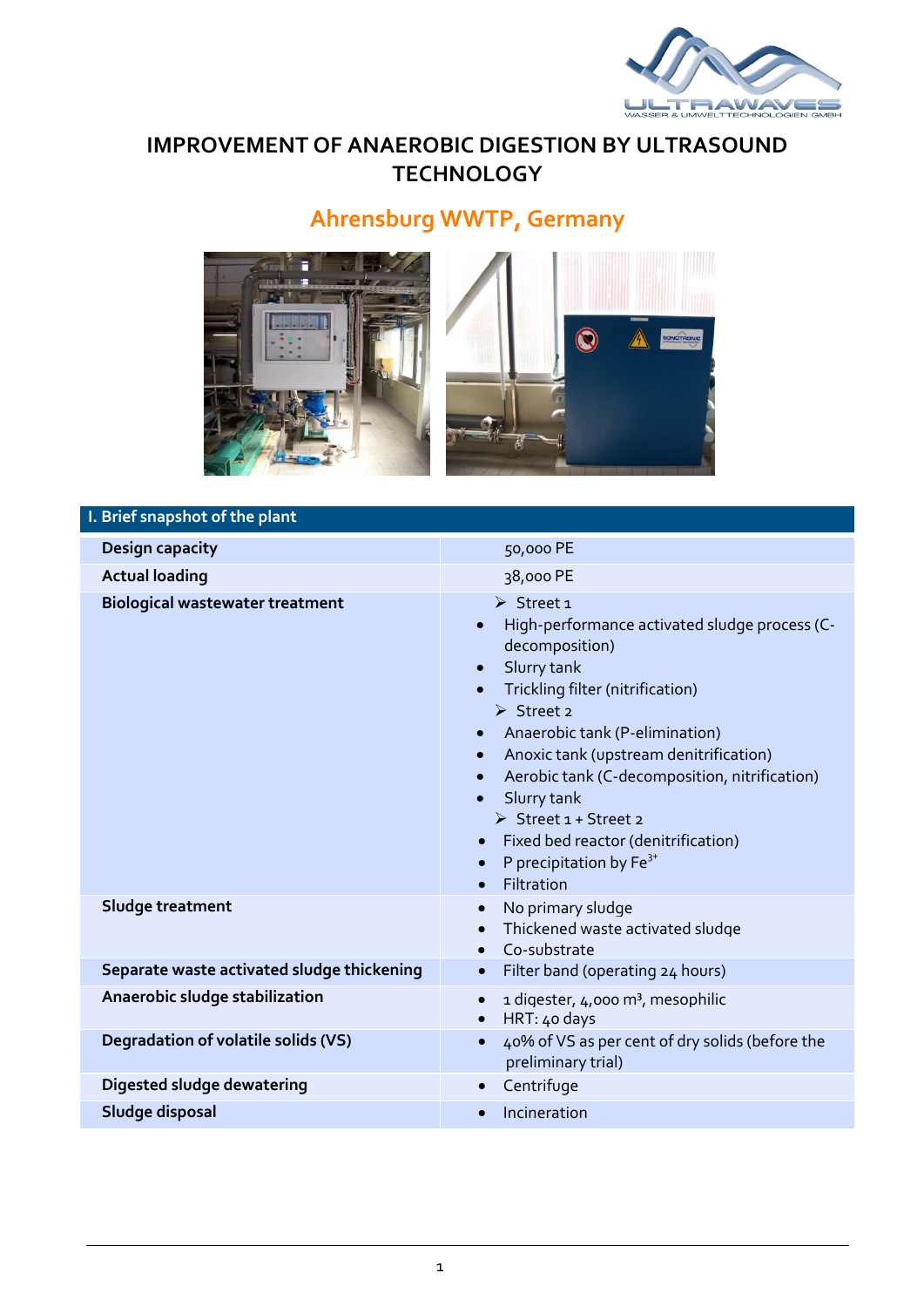

### **II. Objective of the ultrasound sludge disintegration**

- Improve volatile solids degradation
- Increase biogas production
- Reduce polymer consumption in sludge dewatering

#### **III. Preliminary trial of the ultrasound disintegration system**

- Test phase of eight months (November 2007 June 2008)
- 50% of the total TWAS flow were treated with 1 ULTRAWAVES US unit 5 kW, operating 24 hours per day (Figure 1)

| <b>IV. Results</b>                                                     |                                                                                                                                                     |
|------------------------------------------------------------------------|-----------------------------------------------------------------------------------------------------------------------------------------------------|
| Volatile solid degradation<br>$\bullet$                                | Degradation of the volatile solids was<br>$\bullet$<br>improved from 40% to 46%<br>Decrease in volatile solids disposal of 170<br>$\bullet$<br>kq/d |
| Biogas production (Fig. 2)<br>$\bullet$                                | 20% increased biogas production<br>$\bullet$<br>Elevated a production of 276 m <sup>3</sup> /d<br>$\bullet$                                         |
| Reduction of polymer consumption for<br>$\bullet$<br>sludge dewatering | From 10 kg to 8 kg polymer / t TR<br>$\bullet$                                                                                                      |

#### **V. Payback time**

Based on these results, the payback time for the ultrasound installation is calculated with 3 years.

#### **VI. Full-scale installation**

In May 2009 the ULTRAWAVES ultrasonic system was implemented on WWTP Ahrensburg and since is in operation 24 hours per day.